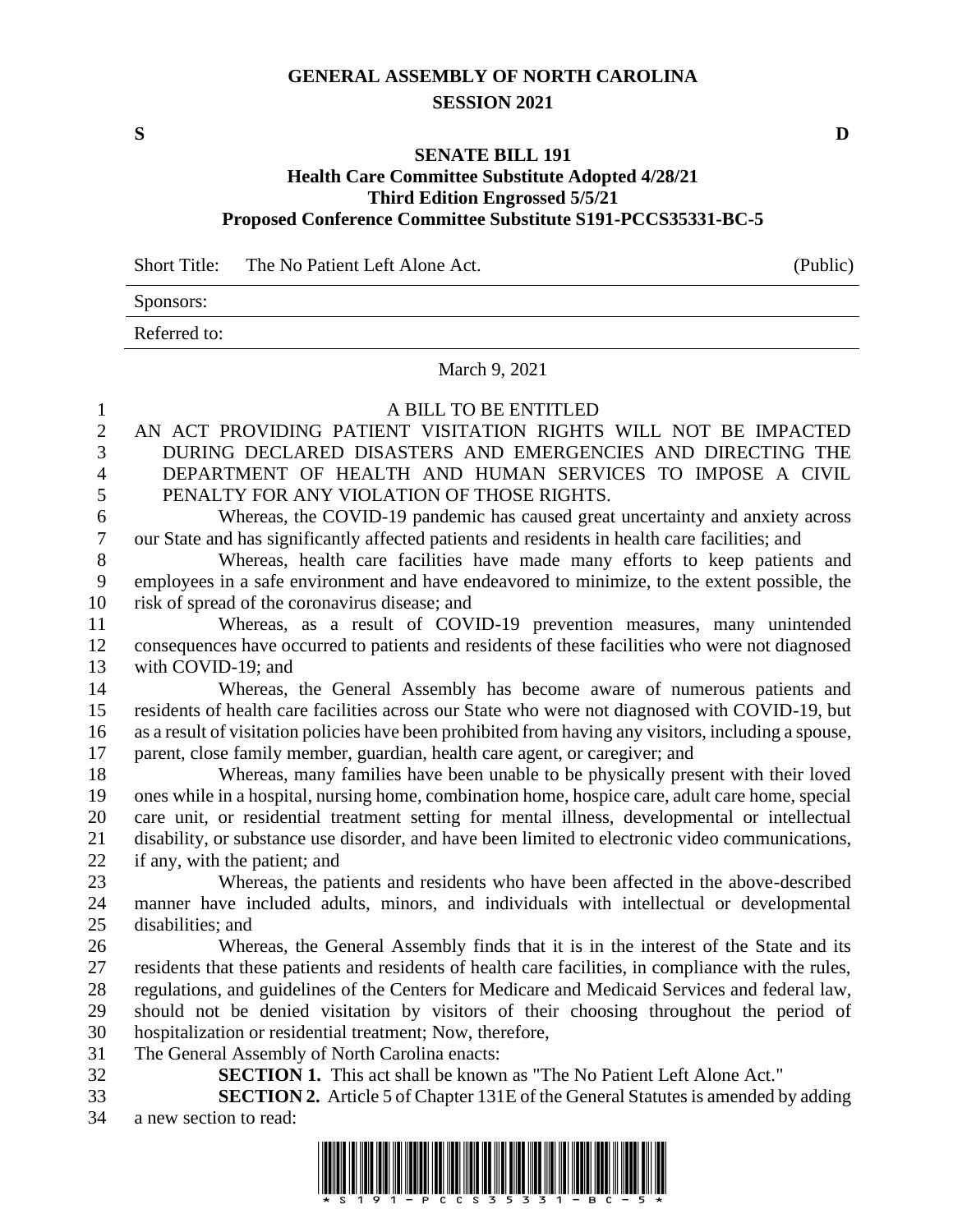# **General Assembly Of North Carolina Session 2021**

| $\mathbf{1}$   | "§ 131E-79.3. Hospital patient visitation, civil penalty.                                             |
|----------------|-------------------------------------------------------------------------------------------------------|
| $\overline{2}$ | Each hospital licensed under this Chapter shall permit patients to receive visitors to<br>(a)         |
| 3              | the fullest extent permitted under any applicable rules, regulations, or guidelines adopted by        |
| $\overline{4}$ | either the Centers for Medicare and Medicaid Services or the Centers for Disease Control and          |
| 5              | Prevention or any federal law.                                                                        |
| 6              | In the event the Centers for Medicare and Medicaid Services, the Centers for Disease<br>(b)           |
| $\sqrt{ }$     | Control and Prevention, or any other federal agency finds a hospital has violated any rule,           |
| 8              | regulation, guidance, or federal law relating to a patient's visitation rights, the Department may    |
| 9              | issue a warning to the hospital about the violation and give the hospital not more than 24 hours      |
| 10             | to allow visitation. If visitation is not allowed after the 24-hour warning period, the Department    |
| 11             | shall impose a civil penalty in an amount not less than five hundred dollars (\$500.00) for each      |
| 12             | instance on each day the hospital was found to have a violation. This civil penalty shall be in       |
| 13             | addition to any fine or civil penalty that the Centers for Medicare and Medicaid Services or other    |
| 14             | federal agency may choose to impose.                                                                  |
| 15             | Notwithstanding the provisions of subsection (b) of this section, in the event that<br>(c)            |
| 16             | circumstances require the complete closure of a hospital to visitors, the hospital shall use its best |
| 17             | efforts to develop alternate visitation protocols that would allow visitation to the greatest extent  |
| 18             | safely possible. If those alternate protocols are found by the Centers for Medicare and Medicaid      |
| 19             | Services, the Centers for Disease Control and Prevention, or any other federal agency to violate      |
| 20             | any rule, regulation, guidance, or federal law relating to a patient's visitation rights, the         |
| 21             | Department may impose a civil penalty in an amount not less than five hundred dollars (\$500.00)      |
| 22             | for each instance on each day the hospital was found to have a violation. This civil penalty shall    |
| 23             | be in addition to any fine or civil penalty that the Centers for Medicare and Medicaid Services or    |
| 24             | other federal agency may choose to impose.                                                            |
| 25             | Each hospital shall provide notice of the patient visitation rights in this act to patients<br>(d)    |
| 26             | and, when possible, family members of patients. The required notice shall also include the contact    |
| 27             | information for the agency or individuals tasked with investigating violations of hospital patient    |
| 28             | visitation.                                                                                           |
| 29             | Each hospital shall allow compassionate care visits. A hospital may require<br>(e)                    |
| 30             | compassionate care visitors to submit to health screenings necessary to prevent the spread of         |
| 31             | infectious diseases, and, notwithstanding anything to the contrary in this section, a hospital may    |
| 32             | restrict a compassionate care visitor who does not pass a health screening requirement or who         |
| 33             | has tested positive for an infectious disease. A hospital may require compassionate care visitors     |
| 34             | to adhere to infection control procedures, including wearing personal protective equipment.           |
| 35             | Compassionate care situations that require visits include, but are not limited to, the following:     |
| 36             | End-of-life situations.<br>(1)                                                                        |
| 37             | A patient who was living with his or her family before recently being admitted<br>(2)                 |
| 38             | to the facility is struggling with the change in environment and lack of                              |
| 39             | physical family support.                                                                              |
| 40             | A patient who is grieving after a friend or family member recently passed<br>(3)                      |
| 41             | away.                                                                                                 |
| 42             | A patient who needs cueing and encouragement with eating or drinking,<br>$\underline{(4)}$            |
| 43             | previously provided by family or caregivers, is experiencing weight loss or                           |
| 44             | dehydration.                                                                                          |
| 45             | A patient, who used to talk and interact with others, is experiencing emotional<br>(5)                |
| 46             | distress, seldom speaking, or crying more frequently when the patient had                             |
| 47             | rarely cried in the past.                                                                             |
| 48             | The Commission shall adopt rules necessary to require each hospital to have written<br>(f)            |
| 49             | policies and procedures for visitation."                                                              |
| 50             | SECTION 3. Part 1 of Article 6 of Chapter 131E of the General Statutes is amended                     |
| 51             | by adding a new section to read:                                                                      |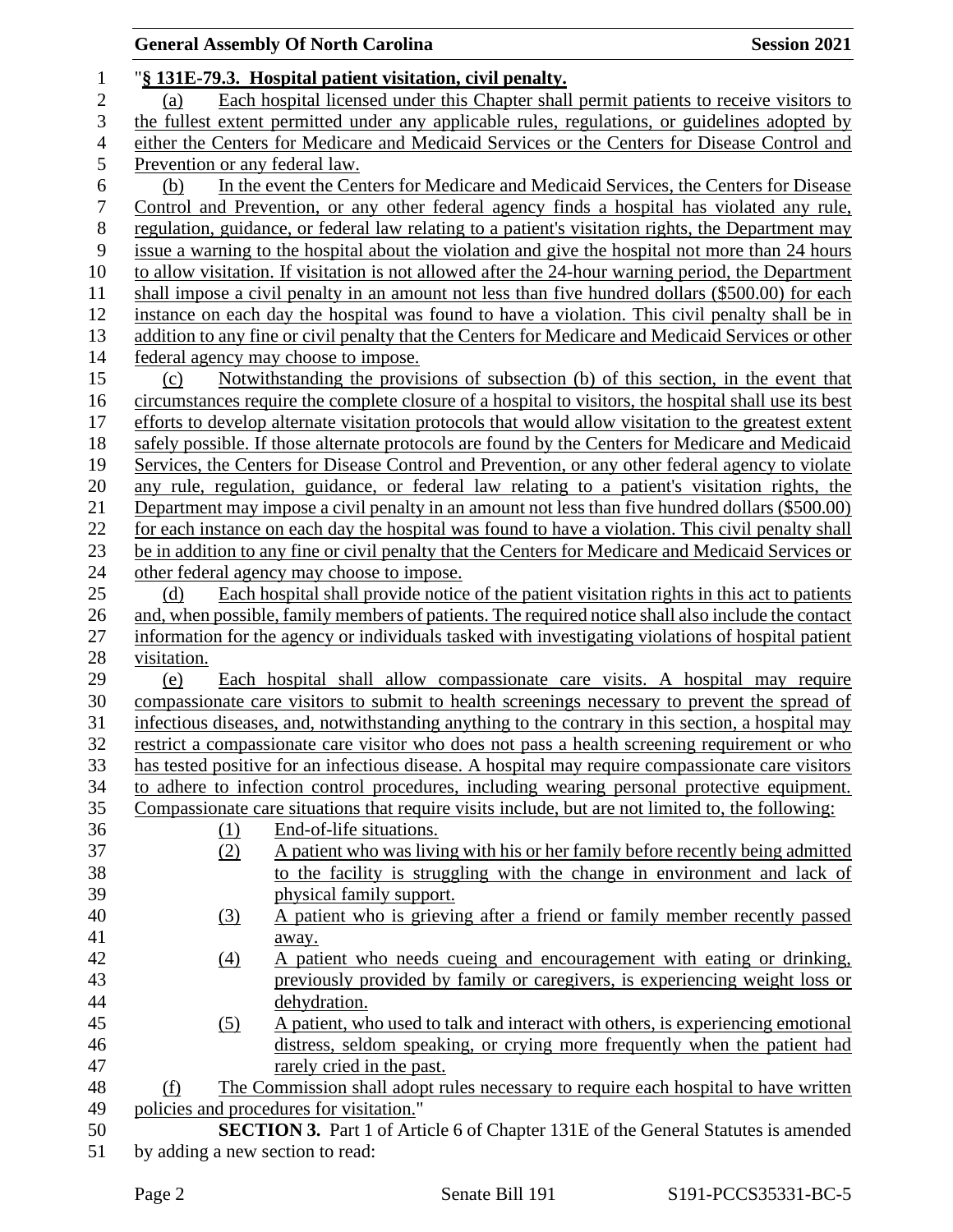|                |                                  | <b>General Assembly Of North Carolina</b>                                                                | <b>Session 2021</b> |
|----------------|----------------------------------|----------------------------------------------------------------------------------------------------------|---------------------|
| 1              |                                  | "§ 131E-112.5. Patient visitation rights for nursing home residents and combination home                 |                     |
| $\overline{2}$ | residents.                       |                                                                                                          |                     |
| 3              | (a)                              | Each nursing or combination home licensed under this Part shall permit patients and                      |                     |
| $\overline{4}$ |                                  | residents to receive visitors to the fullest extent permitted under any applicable rules, regulations,   |                     |
| 5              |                                  | or guidelines adopted by either the Centers for Medicare and Medicaid Services or the Centers            |                     |
| 6              |                                  | for Disease Control and Prevention or any federal law.                                                   |                     |
| 7              | (b)                              | In the event the Centers for Medicare and Medicaid Services, the Centers for Disease                     |                     |
| 8              |                                  | Control and Prevention, or any other federal agency finds a nursing or combination home has              |                     |
| 9              |                                  | violated any rule, regulation, guidance, or federal law relating to a patient's or resident's visitation |                     |
| 10             |                                  | rights, the Department may issue a warning to the nursing or combination home about the                  |                     |
| 11             |                                  | violation and give the nursing or combination home not more than 24 hours to allow visitation.           |                     |
| 12             |                                  | If visitation is not allowed after the 24-hour warning period, the Department shall impose a civil       |                     |
| 13             |                                  | penalty in an amount not less than five hundred dollars (\$500.00) for each instance on each day         |                     |
| 14             |                                  | the nursing or combination home was found to have a violation. This civil penalty shall be in            |                     |
| 15             |                                  | addition to any fine or civil penalty that the Centers for Medicare and Medicaid Services or other       |                     |
| 16             |                                  | federal agency may choose to impose.                                                                     |                     |
| 17             | (c)                              | Notwithstanding the provisions of subsection (b) of this section, in the event that                      |                     |
| 18             |                                  | circumstances require the complete closure of a nursing or combination home to visitors, the             |                     |
| 19             |                                  | nursing or combination home shall use its best efforts to develop alternate visitation protocols         |                     |
| 20             |                                  | that would allow visitation to the greatest extent safely possible. If those alternate protocols are     |                     |
| 21             |                                  | found by the Centers for Medicare and Medicaid Services, the Centers for Disease Control and             |                     |
| 22             |                                  | Prevention, or any other federal agency to violate any rule, regulation, guidance, or federal law        |                     |
| 23             |                                  | relating to a patient's or resident's visitation rights, the Department may impose a civil penalty in    |                     |
| 24             |                                  | an amount not less than five hundred dollars (\$500.00) for each instance on each day the nursing        |                     |
| 25             |                                  | or combination home was found to have a violation. This civil penalty shall be in addition to any        |                     |
| 26             |                                  | fine or civil penalty that the Centers for Medicare and Medicaid Services or other federal agency        |                     |
| 27             | may choose to impose.            |                                                                                                          |                     |
| 28             | (d)                              | Each nursing or combination home shall provide notice of the patient and resident                        |                     |
| 29             |                                  | visitation rights in this act to patients and residents and, when possible, family members of            |                     |
| 30             |                                  | patients and residents. The required notice shall also include the contact information for the           |                     |
| 31             |                                  | agency or individuals tasked with investigating violations of nursing or combination home                |                     |
| 32             | patient and resident visitation. |                                                                                                          |                     |
| 33             | (e)                              | Each nursing or combination home shall allow compassionate care visits. A nursing                        |                     |
| 34             |                                  | or combination home may require compassionate care visitors to submit to health screenings               |                     |
| 35             |                                  | necessary to prevent the spread of infectious diseases, and, notwithstanding anything to the             |                     |
| 36             |                                  | contrary in this section, a nursing or combination home may restrict a compassionate care visitor        |                     |
| 37             |                                  | who does not pass a health screening requirement or who has tested positive for an infectious            |                     |
| 38             |                                  | disease. A nursing or combination home may require compassionate care visitors to adhere to              |                     |
| 39             |                                  | infection control procedures, including wearing personal protective equipment. Compassionate             |                     |
| 40             |                                  | care situations that require visits include, but are not limited to, the following:                      |                     |
| 41             | $\Omega$                         | End-of-life situations.                                                                                  |                     |
| 42             | (2)                              | A resident who was living with his or her family before recently being                                   |                     |
| 43             |                                  | admitted to the facility is struggling with the change in environment and lack                           |                     |
| 44             |                                  | of physical family support.                                                                              |                     |
| 45             | (3)                              | A resident who is grieving after a friend or family member recently passed                               |                     |
| 46             |                                  | away.                                                                                                    |                     |
| 47             | $\Delta$                         | A resident who needs cueing and encouragement with eating or drinking,                                   |                     |
| 48             |                                  | previously provided by family or caregivers, is experiencing weight loss or                              |                     |
| 49             |                                  | dehydration.                                                                                             |                     |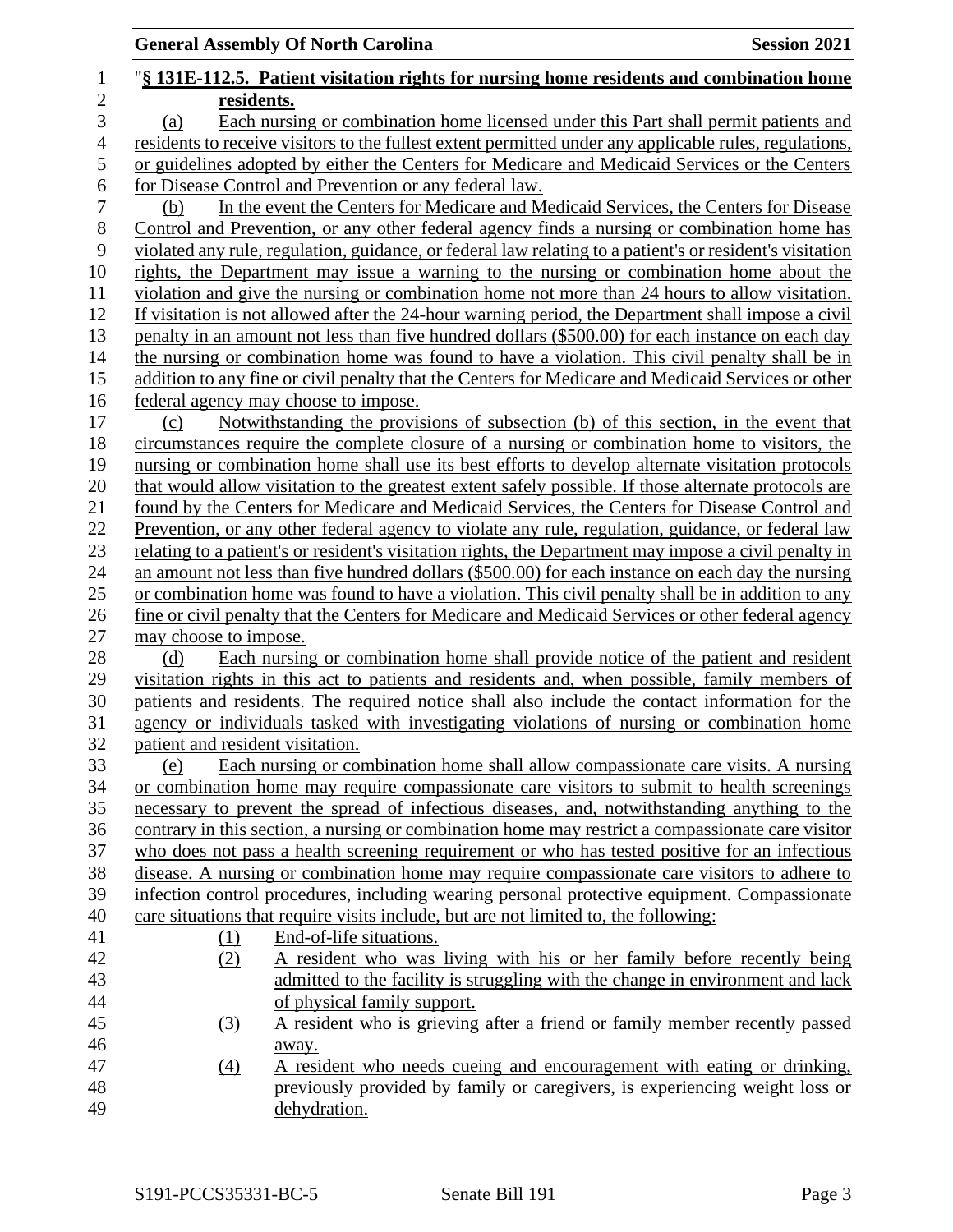|                               |                  | <b>General Assembly Of North Carolina</b>                                                               | <b>Session 2021</b> |
|-------------------------------|------------------|---------------------------------------------------------------------------------------------------------|---------------------|
|                               | (5)              | A resident, who used to talk and interact with others, is experiencing                                  |                     |
|                               |                  | emotional distress, seldom speaking, or crying more frequently when the                                 |                     |
|                               |                  | resident had rarely cried in the past."                                                                 |                     |
|                               |                  | <b>SECTION 4.</b> Article 10 of Chapter 131E of the General Statutes is amended by                      |                     |
| adding a new section to read: |                  |                                                                                                         |                     |
|                               |                  | "§ 131E-207.5. Patient visitation rights for residents of hospice care facilities.                      |                     |
| (a)                           |                  | Each hospice care facility licensed under this Article shall permit patients to receive                 |                     |
|                               |                  | visitors to the fullest extent permitted under any applicable rules, regulations, or guidelines         |                     |
|                               |                  | adopted by either the Centers for Medicare and Medicaid Services or the Centers for Disease             |                     |
|                               |                  | Control and Prevention or any federal law.                                                              |                     |
| (b)                           |                  | In the event the Centers for Medicare and Medicaid Services, the Centers for Disease                    |                     |
|                               |                  | Control and Prevention, or any other federal agency finds a hospice care facility has violated any      |                     |
|                               |                  | rule, regulation, guidance, or federal law relating to a patient's visitation rights, the Department    |                     |
|                               |                  | may issue a warning to the hospice care facility about the violation and give the hospice care          |                     |
|                               |                  | facility not more than 24 hours to allow visitation. If visitation is not allowed after the 24-hour     |                     |
|                               |                  | warning period, the Department shall impose a civil penalty in an amount not less than five             |                     |
|                               |                  | hundred dollars (\$500.00) for each instance on each day the hospice care facility was found to         |                     |
|                               |                  | have a violation. This civil penalty shall be in addition to any fine or civil penalty that the Centers |                     |
|                               |                  | for Medicare and Medicaid Services or other federal agency may choose to impose.                        |                     |
| (c)                           |                  | Notwithstanding the provisions of subsection (b) of this section, in the event that                     |                     |
|                               |                  | circumstances require the complete closure of a hospice care facility to visitors, the hospice care     |                     |
|                               |                  | facility shall use its best efforts to develop alternate visitation protocols that would allow          |                     |
|                               |                  | visitation to the greatest extent safely possible. If those alternate protocols are found by the        |                     |
|                               |                  | Centers for Medicare and Medicaid Services, the Centers for Disease Control and Prevention, or          |                     |
|                               |                  | any other federal agency to violate any rule, regulation, guidance, or federal law relating to a        |                     |
|                               |                  | patient's visitation rights, the Department may impose a civil penalty in an amount not less than       |                     |
|                               |                  | five hundred dollars (\$500.00) for each instance on each day the hospice care facility was found       |                     |
|                               |                  | to have a violation. This civil penalty shall be in addition to any fine or civil penalty that the      |                     |
|                               |                  | Centers for Medicare and Medicaid Services or other federal agency may choose to impose.                |                     |
| (d)                           |                  | Each hospice care facility shall provide notice of the patient visitation rights in this                |                     |
|                               |                  | act to patients and, when possible, family members of patients. The required notice shall also          |                     |
|                               |                  | include the contact information for the agency or individuals tasked with investigating violations      |                     |
|                               |                  | of hospice care facility patient visitation.                                                            |                     |
| (e)                           |                  | Each hospice care facility shall allow compassionate care visits. A hospice care                        |                     |
|                               |                  | facility may require compassionate care visitors to submit to health screenings necessary to            |                     |
|                               |                  | prevent the spread of infectious diseases, and, notwithstanding anything to the contrary in this        |                     |
|                               |                  | section, a hospice care facility may restrict a compassionate care visitor who does not pass a          |                     |
|                               |                  | health screening requirement or who has tested positive for an infectious disease. A hospice care       |                     |
|                               |                  | facility may require compassionate care visitors to adhere to infection control procedures,             |                     |
|                               |                  | including wearing personal protective equipment. Compassionate care situations that require             |                     |
|                               |                  | visits include, but are not limited to, the following:                                                  |                     |
|                               | $\Omega$         | End-of-life situations.                                                                                 |                     |
|                               | (2)              | A patient who was living with his or her family before recently being admitted                          |                     |
|                               |                  | to the facility is struggling with the change in environment and lack of                                |                     |
|                               |                  | physical family support.                                                                                |                     |
|                               | (3)              | A patient who is grieving after a friend or family member recently passed                               |                     |
|                               |                  | away.                                                                                                   |                     |
|                               | $\left(4\right)$ | A patient who needs cueing and encouragement with eating or drinking,                                   |                     |
|                               |                  | previously provided by family or caregivers, is experiencing weight loss or                             |                     |
|                               |                  | dehydration.                                                                                            |                     |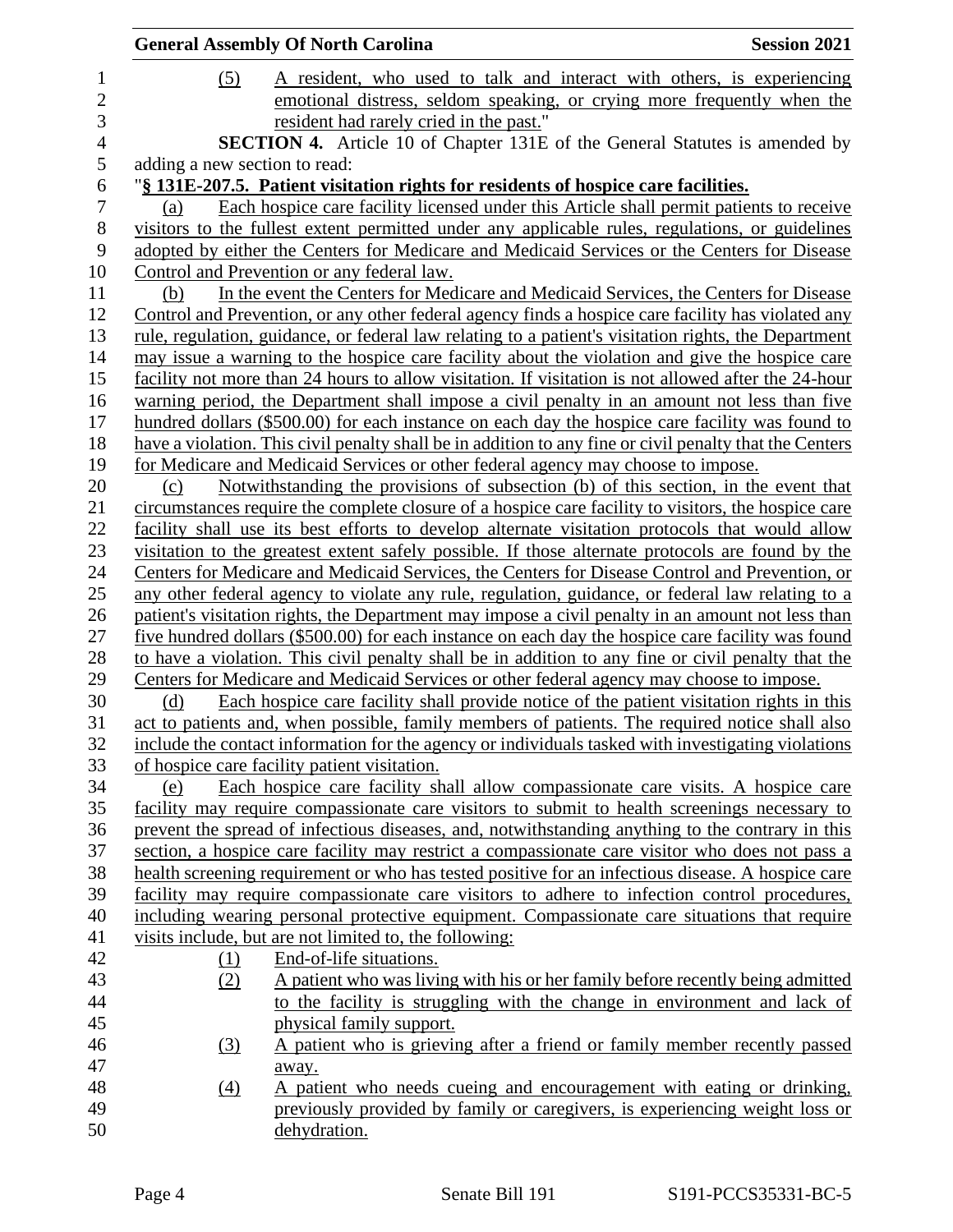|                                | <b>General Assembly Of North Carolina</b>                                                                                                                                                                                                                                                                                                                                                             | <b>Session 2021</b> |
|--------------------------------|-------------------------------------------------------------------------------------------------------------------------------------------------------------------------------------------------------------------------------------------------------------------------------------------------------------------------------------------------------------------------------------------------------|---------------------|
| (5)                            | A patient, who used to talk and interact with others, is experiencing emotional<br>distress, seldom speaking, or crying more frequently when the patient had<br>rarely cried in the past."                                                                                                                                                                                                            |                     |
|                                | SECTION 5. Part 1 of Article 1 of Chapter 131D of the General Statutes is amended                                                                                                                                                                                                                                                                                                                     |                     |
|                                | by adding a new section to read:<br>"§ 131D-7.5. Patient visitation rights for adult care home residents and special care unit                                                                                                                                                                                                                                                                        |                     |
|                                | residents.                                                                                                                                                                                                                                                                                                                                                                                            |                     |
| (a)                            | Any facility licensed under this Chapter shall allow residents to receive visitors of<br>their choice to the fullest extent permitted under the infection and prevention control program of<br>the facility and applicable guidelines or orders issued by the Centers for Disease Control and<br>Prevention, the Department, local health departments, or any other government public health          |                     |
| agency.<br>(b)                 | In the event the Department finds an adult care home has violated any rule, regulation,<br>guidance, directive, or law relating to a resident's visitation rights, the Department may issue a<br>warning to the facility about the violation and give the facility not more than 24 hours to allow<br>visitation. If visitation is not allowed after the 24-hour warning period, the Department shall |                     |
| Chapter.                       | impose a civil penalty in an amount not less than five hundred dollars (\$500.00) for each instance<br>on each day the facility was found to have a violation. This civil penalty shall be in addition to<br>any licensure action, fine, or civil penalty that the Department may impose pursuant to this                                                                                             |                     |
| (c)                            | Notwithstanding the provisions of subsection (b) of this section, in the event that<br>circumstances require the complete closure of a facility to visitors, the facility shall use its best                                                                                                                                                                                                          |                     |
|                                | efforts to develop alternate visitation protocols that would allow visitation to the greatest extent                                                                                                                                                                                                                                                                                                  |                     |
|                                | safely possible. If those alternate protocols are found by the Department, the local health                                                                                                                                                                                                                                                                                                           |                     |
|                                | departments, or any other government public health agency to violate any rule, regulation,                                                                                                                                                                                                                                                                                                            |                     |
|                                | guidance, or federal law relating to a resident's visitation rights, the Department may impose a                                                                                                                                                                                                                                                                                                      |                     |
|                                | civil penalty in an amount not less than five hundred dollars (\$500.00) for each instance on each<br>day the hospice was found to have a violation. This civil penalty shall be in addition to any                                                                                                                                                                                                   |                     |
|                                | licensure action, fine, or civil penalty that the Department may impose pursuant to this Chapter.                                                                                                                                                                                                                                                                                                     |                     |
| (d)                            | Each facility shall provide notice of the patient visitation rights in this act to residents                                                                                                                                                                                                                                                                                                          |                     |
|                                | and, when possible, family members of residents. The required notice shall also include the                                                                                                                                                                                                                                                                                                           |                     |
|                                | contact information for the agency or individuals tasked with investigating violations of adult                                                                                                                                                                                                                                                                                                       |                     |
| care home resident visitation. |                                                                                                                                                                                                                                                                                                                                                                                                       |                     |
| (e)                            | Each facility shall allow compassionate care visits. The facility may require                                                                                                                                                                                                                                                                                                                         |                     |
|                                | compassionate care visitors to submit to health screenings necessary to prevent the spread of                                                                                                                                                                                                                                                                                                         |                     |
|                                | infectious diseases, and, notwithstanding anything to the contrary in this section, the facility may                                                                                                                                                                                                                                                                                                  |                     |
|                                | restrict a compassionate care visitor who does not pass a health screening requirement or who                                                                                                                                                                                                                                                                                                         |                     |
|                                | has tested positive for an infectious disease. The facility may require compassionate care visitors                                                                                                                                                                                                                                                                                                   |                     |
|                                | to adhere to infection control procedures, including wearing personal protective equipment.                                                                                                                                                                                                                                                                                                           |                     |
|                                | Compassionate care situations that require visits include, but are not limited to, the following:                                                                                                                                                                                                                                                                                                     |                     |
| (1)                            | End-of-life situations.                                                                                                                                                                                                                                                                                                                                                                               |                     |
| (2)                            | A resident who was living with his or her family before recently being                                                                                                                                                                                                                                                                                                                                |                     |
|                                | admitted to the facility is struggling with the change in environment and lack                                                                                                                                                                                                                                                                                                                        |                     |
|                                | of physical family support.                                                                                                                                                                                                                                                                                                                                                                           |                     |
| <u>(3)</u>                     | A resident who is grieving after a friend or family member recently passed                                                                                                                                                                                                                                                                                                                            |                     |
|                                | away.                                                                                                                                                                                                                                                                                                                                                                                                 |                     |
| $\left(4\right)$               | A resident who needs cueing and encouragement with eating or drinking,                                                                                                                                                                                                                                                                                                                                |                     |
|                                | previously provided by family or caregivers, is experiencing weight loss or<br>dehydration.                                                                                                                                                                                                                                                                                                           |                     |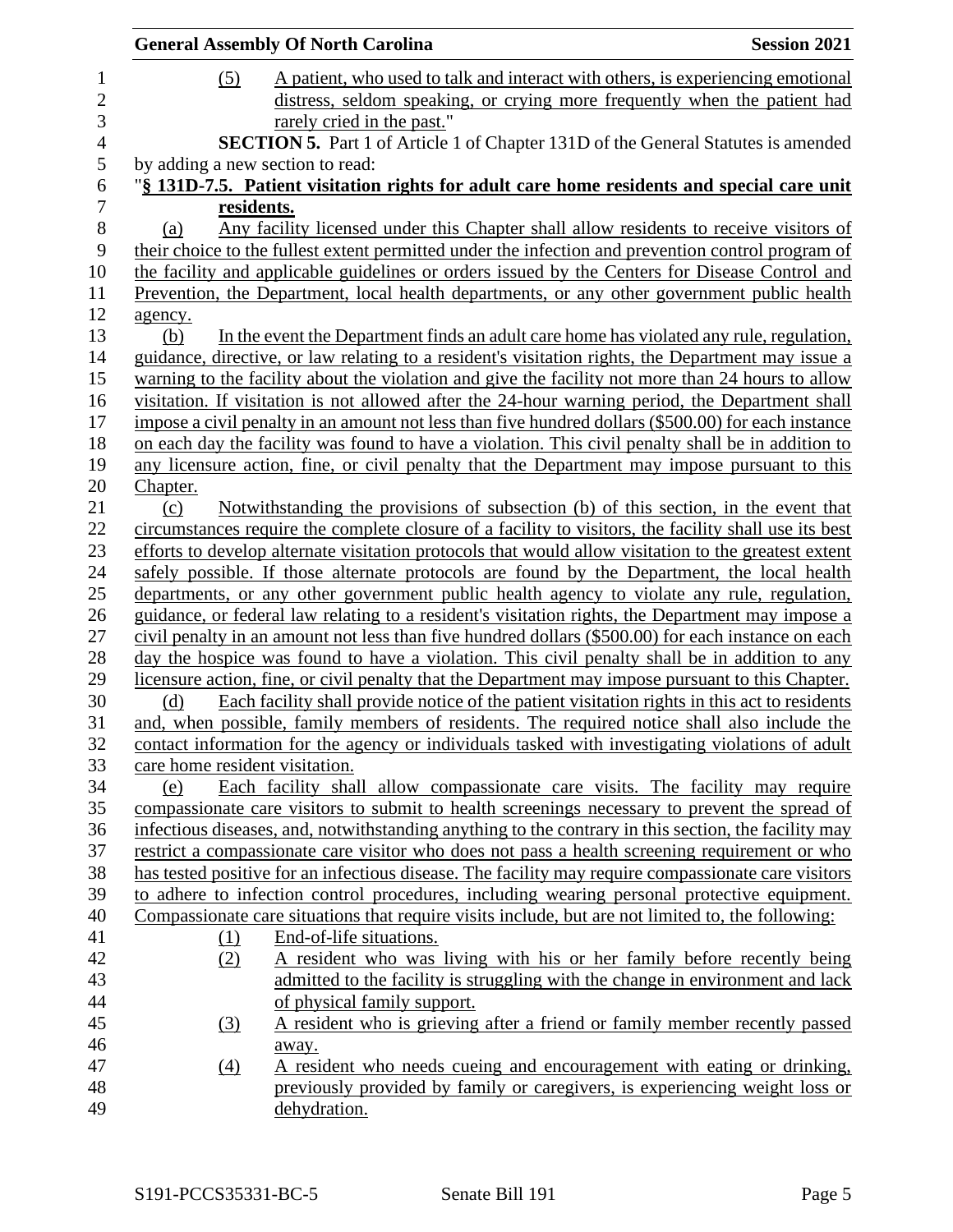|                           | <b>General Assembly Of North Carolina</b>                                                                                                                                                      | <b>Session 2021</b> |
|---------------------------|------------------------------------------------------------------------------------------------------------------------------------------------------------------------------------------------|---------------------|
| (5)                       | A resident, who used to talk and interact with others, is experiencing                                                                                                                         |                     |
|                           | emotional distress, seldom speaking, or crying more frequently when the                                                                                                                        |                     |
|                           | resident had rarely cried in the past."                                                                                                                                                        |                     |
|                           | <b>SECTION 6.</b> Article 2 of Chapter 122C of the General Statutes is amended by adding                                                                                                       |                     |
| a new section to read:    |                                                                                                                                                                                                |                     |
|                           | "§ 122C-32. Patient visitation rights for residents of residential treatment facilities.                                                                                                       |                     |
| (a)                       | Any facility licensed under this Chapter shall allow clients to receive visitors of their                                                                                                      |                     |
|                           | choice to the fullest extent permitted under the infection and prevention control program of the<br>facility and applicable guidelines or orders issued by the Centers for Disease Control and |                     |
|                           | Prevention, the Department, local health departments, or any other government public health                                                                                                    |                     |
| agency.                   |                                                                                                                                                                                                |                     |
| (b)                       | In the event the Department finds a facility has violated any rule, regulation, guidance,                                                                                                      |                     |
|                           | directive, or law relating to a client's visitation rights, the Department may issue a warning to the                                                                                          |                     |
|                           | facility about the violation and give the facility not more than 24 hours to allow visitation. If                                                                                              |                     |
|                           | visitation is not allowed after the 24-hour warning period, the Department shall impose a civil                                                                                                |                     |
|                           | penalty in an amount not less than five hundred dollars (\$500.00) for each instance on each day                                                                                               |                     |
|                           | the facility was found to have a violation. This civil penalty shall be in addition to any licensure                                                                                           |                     |
|                           | action, fine, or civil penalty that the Department may impose pursuant to this Chapter.                                                                                                        |                     |
| (c)                       | Notwithstanding the provisions of subsection (b) of this section, in the event that                                                                                                            |                     |
|                           | circumstances require the complete closure of a facility to visitors, the facility shall use its best                                                                                          |                     |
|                           | efforts to develop alternate visitation protocols that would allow visitation to the greatest extent                                                                                           |                     |
|                           | safely possible. If those alternate protocols are found by the Department, the local health                                                                                                    |                     |
|                           | departments, or any other government public health agency to violate any rule, regulation,                                                                                                     |                     |
|                           | guidance, or federal law relating to a client's visitation rights, the Department may impose a civil                                                                                           |                     |
|                           | penalty in an amount not less than five hundred dollars (\$500.00) for each instance on each day                                                                                               |                     |
|                           | the facility was found to have a violation. This civil penalty shall be in addition to any fine or                                                                                             |                     |
|                           | civil penalty that the Centers for Medicare and Medicaid Services or other federal agency may                                                                                                  |                     |
|                           | choose to impose and any licensure action, fine, or civil penalty that the Department may impose                                                                                               |                     |
| pursuant to this Chapter. |                                                                                                                                                                                                |                     |
| (d)                       | Each facility shall provide notice of the client visitation rights in this act to clients                                                                                                      |                     |
|                           | and, when possible, family members of clients. The required notice shall also include the contact                                                                                              |                     |
|                           | information for the agency or individuals tasked with investigating violations of facility client                                                                                              |                     |
| visitation.               |                                                                                                                                                                                                |                     |
| (e)                       | Each facility shall allow compassionate care visits. The facility may require                                                                                                                  |                     |
|                           | compassionate care visitors to submit to health screenings necessary to prevent the spread of                                                                                                  |                     |
|                           | infectious diseases, and, notwithstanding anything to the contrary in this section, the facility may                                                                                           |                     |
|                           | restrict a compassionate care visitor who does not pass a health screening requirement or who                                                                                                  |                     |
|                           | has tested positive for an infectious disease. The facility may require compassionate care visitors                                                                                            |                     |
|                           | to adhere to infection control procedures, including wearing personal protective equipment.                                                                                                    |                     |
|                           | Compassionate care situations that require visits include, but are not limited to, the following:                                                                                              |                     |
| $\Omega$                  | End-of-life situations.                                                                                                                                                                        |                     |
| (2)                       | A resident who was living with his or her family before recently being                                                                                                                         |                     |
|                           | admitted to the facility is struggling with the change in environment and lack                                                                                                                 |                     |
|                           | of physical family support.                                                                                                                                                                    |                     |
| (3)                       | A resident who is grieving after a friend or family member recently passed                                                                                                                     |                     |
|                           | away.                                                                                                                                                                                          |                     |
| $\underline{(4)}$         | A resident who needs cueing and encouragement with eating or drinking,                                                                                                                         |                     |
|                           | previously provided by family or caregivers, is experiencing weight loss or                                                                                                                    |                     |
|                           | dehydration.                                                                                                                                                                                   |                     |